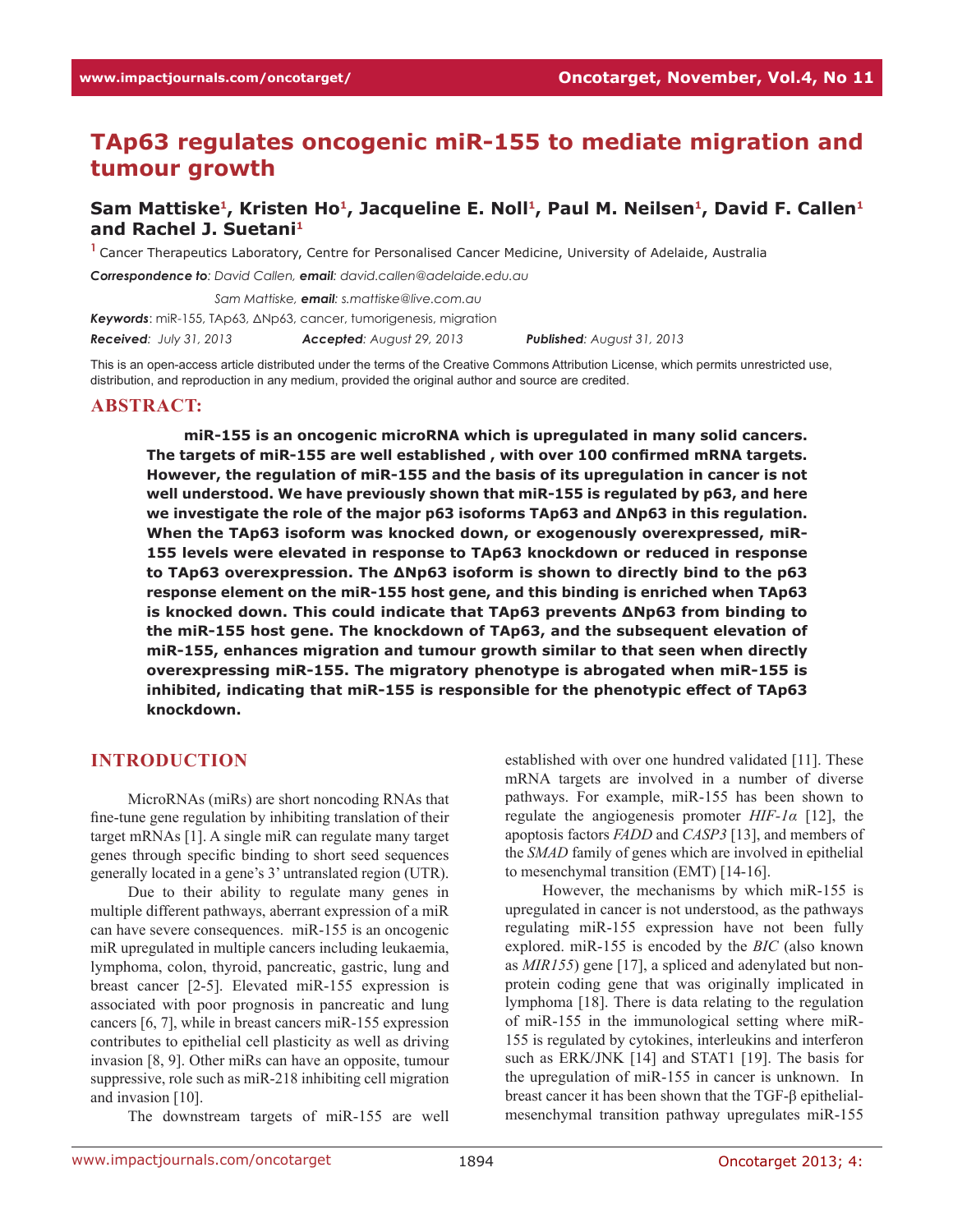through SMAD4 [8]. Additionally, BRCA1 has been shown to epigenetically repress the expression of miR-155[20], and this repression can be lost in breast cancer [21]. Epigenetic repression of another miR, miR-211, has been shown to control apoptosis, chemosensitivity and radiosensitivity in glioma [22], therefore the regulation of miR-155 may be similarly significant. Recently, in colon cancer miR-155 expression was shown to be promoted by S100P/RAGE through Activator Protein-1 (AP-1) stimulation [23]. In other solid cancers the exact mechanisms of miR-155 upregulation have not been reported.

Previously, we showed that miR-155 can be repressed by direct binding of either p53 or p63 to response elements in the host gene, *BIC* [9]. p63 is a member of the p53 family of transcriptional regulators and shares sequence homology with the transactivating, DNA binding, and oligomerisation domains of p53. While this may suggest a similar role to p53, the "guardian of the genome", it has emerged that p63 is a regulator of epithelial development [24, 25]. There are two major isoforms of p63, resulting from alternative transcriptional start sites. The full-length TAp63 isoform contains an N-terminal transactivation domain whereas  $\Delta$ Np63 is a truncated version that lacks this domain [26]. Curiously, the two isoforms exert opposing functions in cancer with TAp63, similarly to p53, functioning as a tumour suppressor and inducing cell death and cell cycle arrest [27]. Knockout of TAp63 in mice, results in the spontaneous formation of metastatic tumours [28]. In contrast, ΔNp63 is oncogenic and often overexpressed in cancer [29].

It is not known which of the p63 isoforms mediates the regulation of miR-155 expression. This study investigates the role of p63 isoforms in the regulation of miR-155 expression and the resulting phenotypic consequences.

## **RESULTS**

### **The expression of miR-155 is regulated by TAp63**

In order to investigate the regulation of miR-155 expression by the p63 isoforms, isoform specific knockdowns were created in two cell lines using a



**Figure 1: Knockdown of TAp63 induces miR-155 expression.** MCF10A breast epithelial cells and A431 skin carcinoma cells were transduced with shRNAs targeting TAp63, total p63 (2 independent shRNAs) or a non-silencing control shRNA (SCR). A, B: p63 isoform RNA expression levels of MCF10A and A431 knockdown cell lines were measured using isoform-specific qRT-PCR. C, D: Western blot analysis of p63 protein in MCF10A and A431 cells treated with p63 shRNA hairpins. The anti-p63 antibody (H-129) detects both the TAp63 and ΔNp63 isoforms although both MCF10A and A431 cells contain ~99% ΔNp63 isoform. E, F: Mature miR-155 expression levels of MCF10A and A431 cells treated with p63 shRNA hairpins were measured using specific Taqman miRNA probes.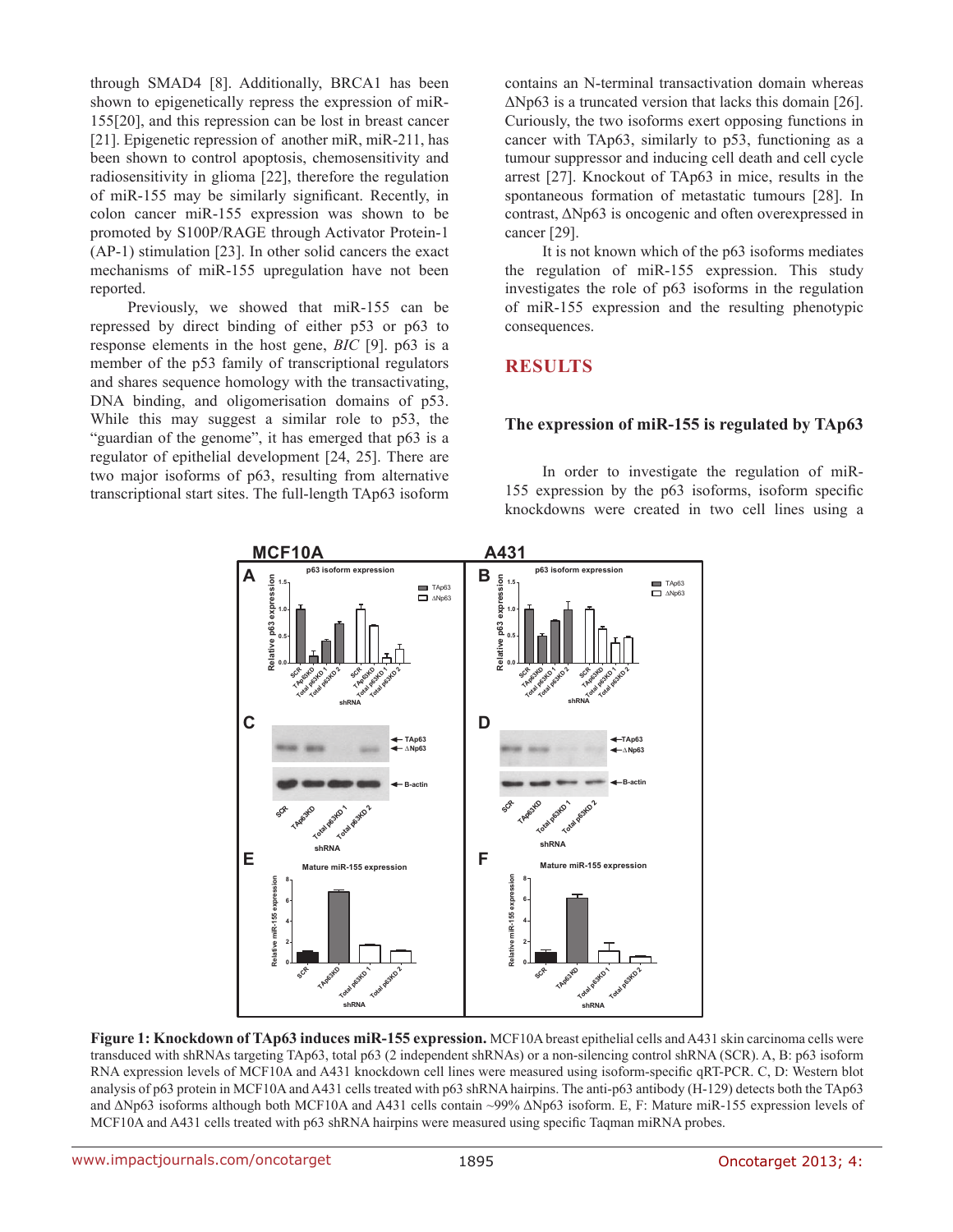shRNA approach. The MCF10A breast non-malignant epithelial cell line and A431 skin carcinoma cell line were selected due to their high endogenous p63 (predominantly ΔNp63 isoform) and low miR-155 expression levels (Supplementary Figure 1). Three shRNA hairpins targeting the p63 transcript and a non-silencing control shRNA were used to knock down p63 expression in these cell lines, with one p63 shRNA selectively targeting the TAp63 isoform and two independent shRNAs targeting both isoforms. Unfortunately we were not able to create a ΔNp63 specific knockdown. Knockdown was measured by isoform-specific real-time qPCR (Figure 1A, B) and by western blot (Figure 1C, D). TAp63 protein is expressed at a level undetectable by western blot in these cells but qPCR showed the specific shRNA hairpin reduced expression of the TAp63 isoform in MCF10A cells by 85% and in A431 cells by 50%. .

The expression level of mature miR-155 was measured by real-time qPCR using specific Taqman probes. In MCF10A cells, miR-155 expression levels increased by over six-fold when TAp63 was knocked down (Figure 1E). Similar results were observed in A431 cells where the TAp63 knockdown resulted in a six-fold increase in miR-155 expression (Figure 1F). The lack of influence of knockdown of the ΔNp63 isoform (up to 90% in MCF10A and 60% in A431) on MIR155 expression implies a specific repressive role of the full-length isoform of p63 on MIR155 expression.



Figure 2: Exogenous expression of TAp63 inhibits seeme p63 response element. **miR-155 expression.** TAp63, ΔNp63 or empty vector were transiently transfected into BT549 breast tumour cells. Expression levels of *MIR155* mRNA levels were measured by real-time qPCR. p63 isoform expression in these cells was validated using western blot.

#### **Exogenous expression of TAp63 inhibits miR-155 expression**

To further investigate the role of p63 isoforms on MIR155 expression, the two p63 isoforms were each over-expressed in the BT549 breast tumour cell line, which endogenously expresses a high level of miR-155 (Supplementary Figure 1) and low endogenous p63. miR-155 expression levels, analysed by real-time qPCR (Figure 2), were significantly decreased by overexpression of TAp63, while over-expression of ΔNp63 did not significantly change miR-155 expression levels. Therefore both knockdown and over-expression of TAp63 isoforms are consistent with the TAp63 isoform having a repressive regulatory effect on miR-155 expression levels.

#### **The ΔNp63 isoform directly binds the miR-155 p63RE and drives expression**

Previously we showed that p53 and p63 bind to the response element present in exon 3 of the miR-155 host gene (*MIR155* or *BIC*, schematic diagram shown in Figure 3A)[9]. To determine which p63 isoform was binding at this site, p63 ChIP assays were completed on H1299 cells exogenously expressing either TAp63 or ΔNp63 (Figure 3B). Binding at the p63-RE was enriched when the ΔNp63 isoform was expressed in these cells, while in cells exogeneously expressing the TAp63 isoform there was no significant difference between TAp63 binding and vector control. To explore this further, p63 ChIP assays used MCF10A cells with either the TAp63 isoform, or total p63 expression, knocked down with shRNAs (Figure 3C). Binding of p63 to the *MIR155* p63 response element was enriched in the TAp63 specific knockdown, as compared to the IgG and SCR control. Together these two approaches are consistent with ΔNp63 binding to the response element on *MIR155*. This was unexpected considering the previous findings showing a specific repressive effect of only the TAp63 isoform on the expression of miR-155.

In order to confirm that ΔNp63 has an effect on the miR-155 p63 response element and is able to drive expression of miR-155, the ability of the p63 isoforms to drive expression of a luciferase reporter gene was assessed in 293T cells. The ΔNp63 isoform was able to drive luciferase activity through the miR-155 p63 response element, as compared to empty luciferase vector and mutant response element (Figure 3D). The luciferase activity of TAp63 was not significantly different between wildtype and mutant response element, indicating that it is the  $\Delta$ Np63 isoform that is acting upon the miR-155 host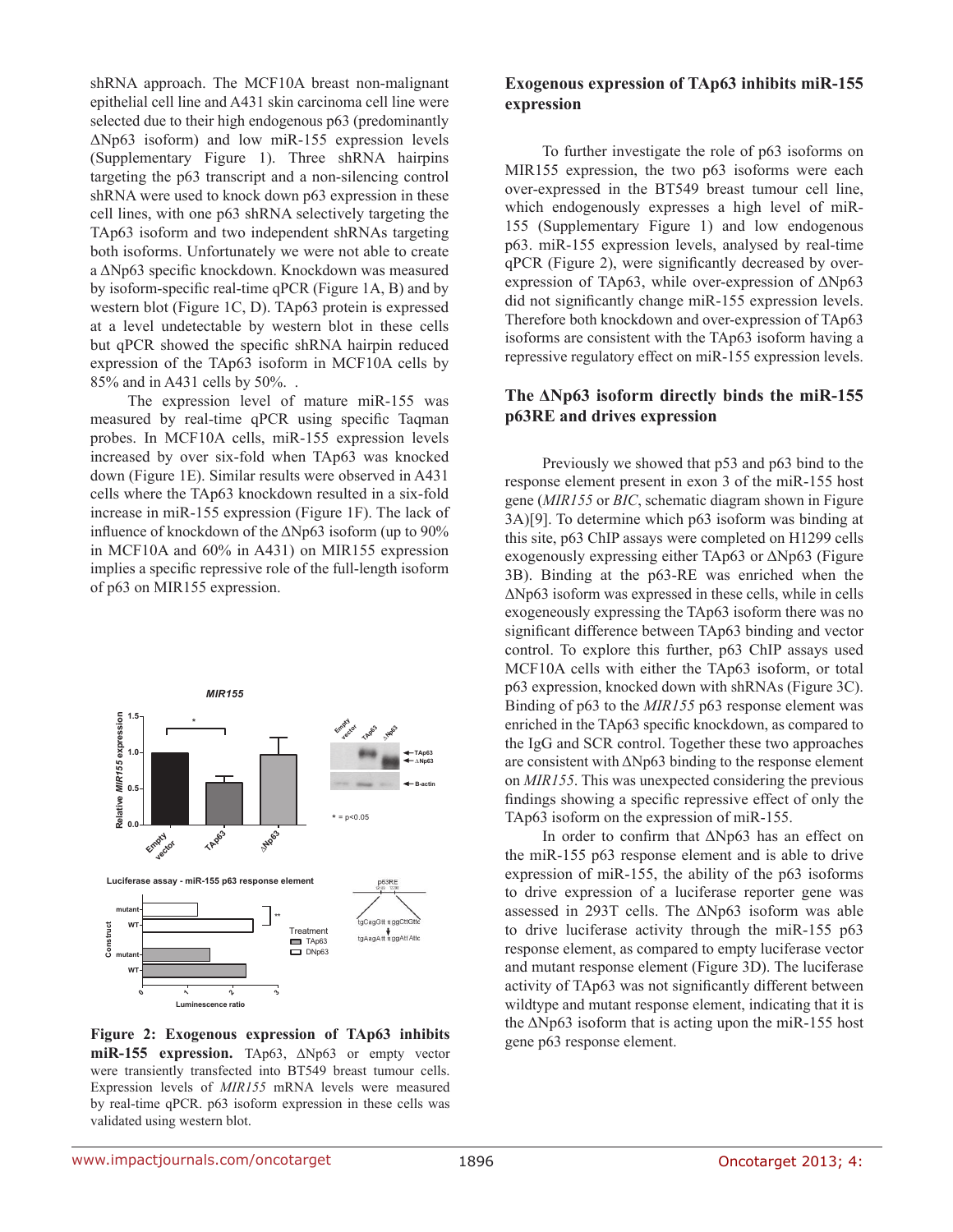#### **Release of miR-155 from TAp63 regulation drives migration**

To investigate the relative contribution of miR-155 to the biological role of p63 as a tumour suppressor, the expression of miR-155 and p63 were modulated in MCF10A and A431 cells.

The migratory abilities of MCF10A and A431 cells with either TAp63 knockdown or miR-155 overexpression were determined using a scratch wound assay (Figure 4). The miR-155 levels following TAp63 knockdown were comparable to the levels seen with miR-155 overexpression cells (Supplementary Figure 2). TAp63 knockdown, or miR-155 over-expression, both increased the migratory potential of MCF10A and A431 cells (4A, C). In a "rescue treatment" of both cells lines use of anti-miR-155 inhibited this migratory phenotype, indicating that this phenotype is dependent on miR-155. Total p63 knockdown had no effect on migration (4D, Supplementary Figure 3). These data suggest that the increase in migratory potential resulting from TAp63 knockdown is largely caused by the resulting increase in miR-155 expression.



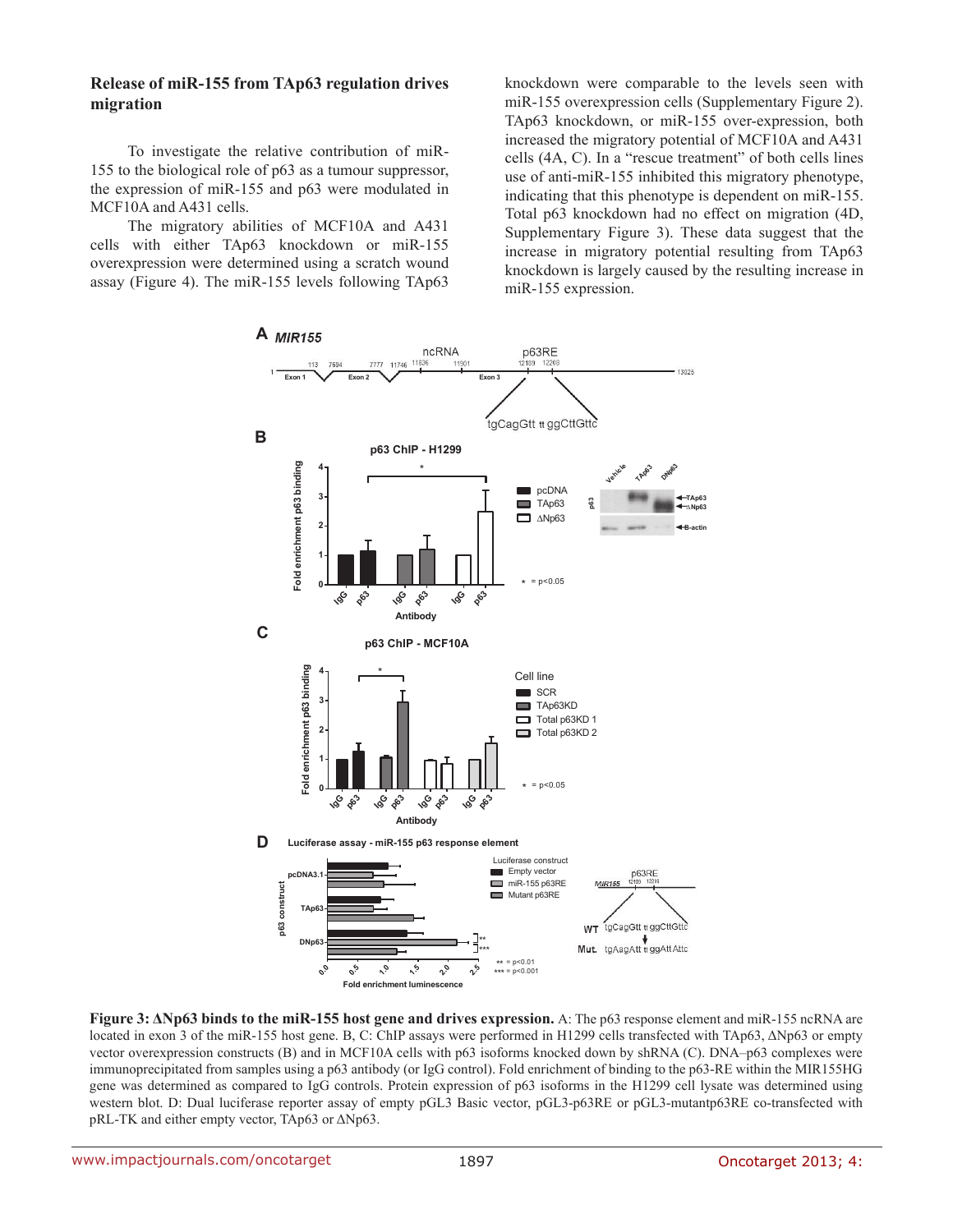#### **TAp63 knockdown and miR-155 overexpression enhance tumour growth**

The effect of TAp63, total p63 knockdown, and miR-155 overexpression on tumour growth was analysed in a xenograft model where modified A431 cells were injected subcutaneously into Balb/C nude mice, and the tumour volume monitored over 3 to 5 weeks. A431 cells (and not MCF10A cells) were selected due to their previous established tumourigenicity in xenograft studies [30]. TAp63 knockdown enhanced tumour growth, compared with both control and total p63 knockdown (Figure 5A), where after 3 weeks the average tumour volume of mice bearing TAp63 knockdown was approximately twice that of the total p63 knockdown and control groups. The overexpression of miR-155 also enhanced tumour growth, but there was greater variation within the miR-155 overexpression and control groups (Figure 5C). This suggests that the effect of TAp63 knockdown on tumour growth is at least partly attributable to the resulting increase in miR-155 expression.



**Figure 4: Release of miR-155 from TAp63 regulation drives migration.** A,B: The ability of MCF10A or A431 SCR, TAp63KD, miR control and miR-155 overexpressing cells to migrate with application of anti-miR-155 inhibitor (+) or a non-targeting anti-miR (-) was determined by a scratch-wound assay. Wound width was calculated using Incucyte software. C, D: Representative real time wound width data for SCR, TAp63KD (C) and total p63KD (D).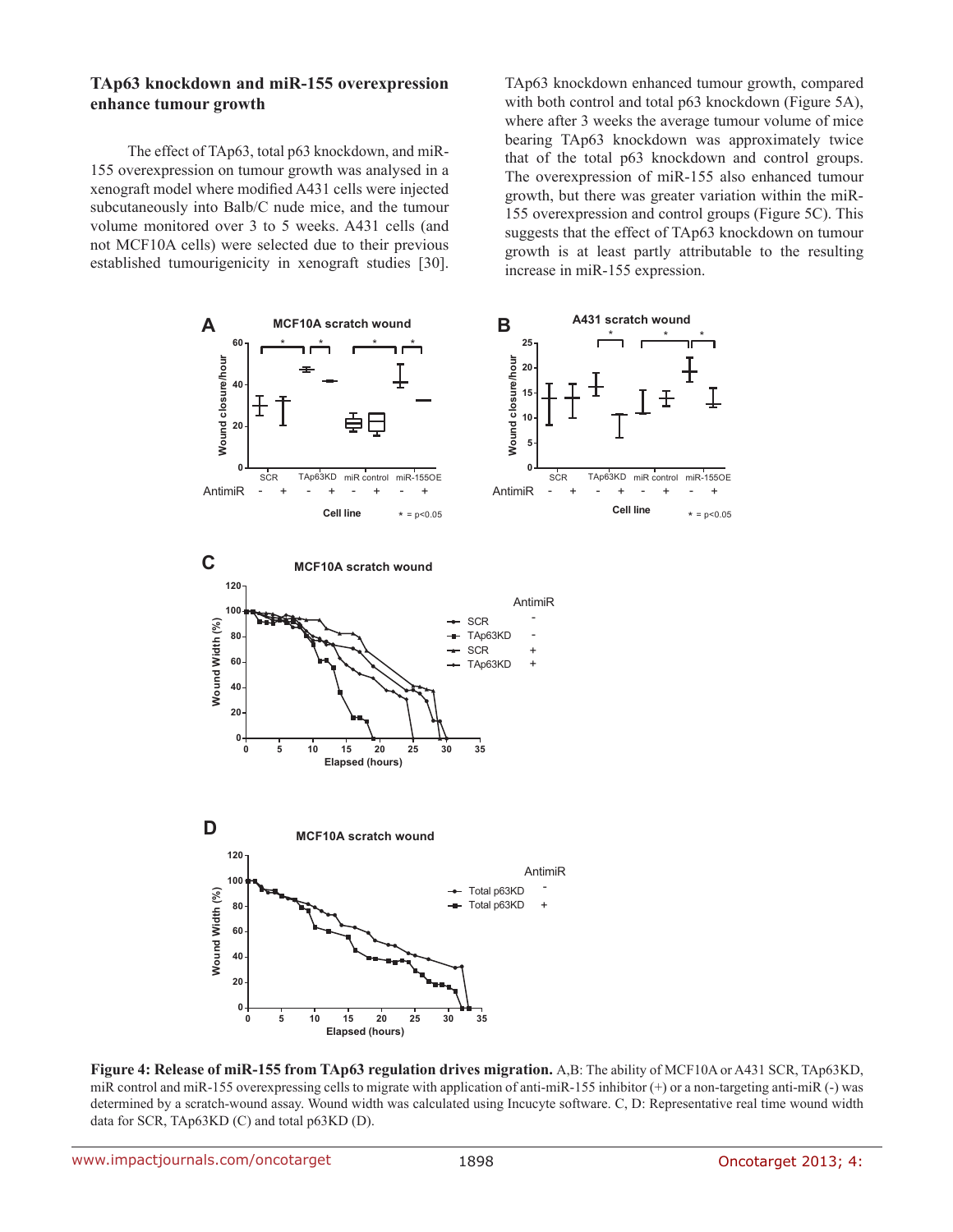#### **DISCUSSION**

It has been observed that miR-155 is up-regulated in numerous solid cancers [2-5] but the mechanism by which this occurs is not well understood. Previously we showed that *MIR155* is under the regulation of p63 [9]. Here we show for the first time the effect of individual p63 isoforms on miR-155 expression.

p63 isoforms, and the ratios between their expression, have been shown to have a role in cancer [31]. The full-length TAp63 isoform is a tumour suppressor [27], so it would be expected to suppress miR-155 expression. Conversely, ΔNp63 has oncogenic effects [29] and would be expected to drive or enhance miR-155 expression. In two separate epithelial cell lines, knockdown of the TAp63 isoform greatly induced miR-155 expression, while total p63 knockdown had little or no effect (Figure 1). This indicates that miR-155 is under the regulation of TAp63 in some way, either directly or indirectly. In light of miR regulation TAp63 is known to transactivate DICER and thus miRs in general [28]. The findings presented here are not a result of aberrant DICER expression, as when TAp63 is knocked down (hence reducing DICER transactivation by TAp63) global miR biogenesis would be expected to be reduced along with DICER protein levels. Contrary to this, miR-155 expression levels increase as shown in Figure 1.

Consistent with these findings, exogenous expression of the TAp63 isoform caused miR-155 expression levels to decrease. Overexpression of the ΔNp63 isoform had no effect on miR-155 (Figure 2). These results indicate that TAp63 acts as a tumour suppressor and inhibits miR-155 expression.

Thus, it was unexpected that the  $\Delta Np63$  isoform, and not TAp63, bound directly to the p63 response element on the miR-155 host gene, as shown by ChIP assay of the miR-155 host gene p63 response element. On the basis of the results from both knockdown and overexpression of each isoform it would be predicted that TAp63 binds to the miR-155 host gene and suppresses its expression. However, the ChIP assays show ΔNp63 binding to the response element on *MIR155*, and that binding is enriched when TAp63 is knocked down (Figure 3). We speculate that when TAp63 is present, ΔNp63 is unable to bind to the miR-155 host gene. When TAp63 is removed, ΔNp63 can bind to the miR-155 host gene and drive expression as shown by luciferase assay (Figure 3). This is consistent with the observations in TAp63 knockdown cells that p63 binding to *MIR155* is enriched, and miR-155 levels



**Figure 5: TAp63 knockdown and miR-155 overexpression enhance tumour growth.** A: A431 cells bearing TAp63 knockdown, total p63 knockdown or scrambled control were xenografted into nude mice, and the tumour volume measured for up to 36 days. B: Mature miR-155 levels of snap frozen xenograft tumours, analysed by miR-155 specific probe and compared to miR-16. C: A431 cells bearing miR-155 overexpression or a miR control were xenografted into nude mice, and the tumour volume measured for up to 23 days. D: Mature miR-155 levels of snap frozen xenograft tumours, analysed by miR-155 specific probe and compared to miR-16.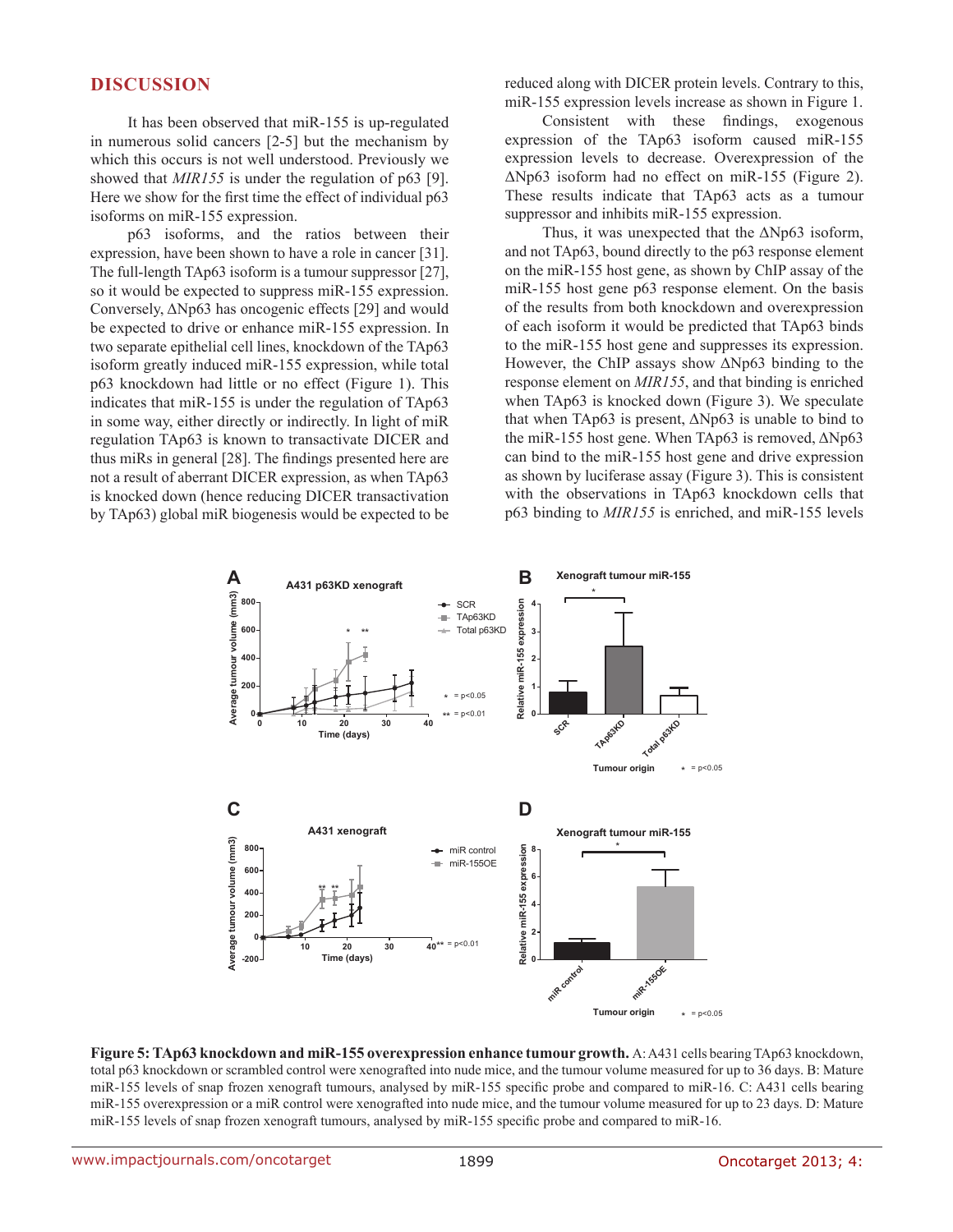are increased. This does seem to be conflicting with the finding that overexpression of ΔNp63 had no effect on miR-155 levels in BT549 cells (Figure 2), however miR-155 is already expressed at such a high level in this particular cell line [9] that any inductive effect of ΔNp63 is not displayed in this cell line.

Does the induction of miR-155 expression caused by the release from TAp63 regulation have any functional effect? To answer this question we performed scratch wound assays comparing the migratory potential of the TAp63 knockdown cells (indirectly overexpressing miR-155) with cells overexpressing miR-155 directly. Both TAp63 knockdown and miR-155 overexpression showed a significant increase in migration (Figure 4), indicating that miR-155, when released from TAp63 regulation, can drive migration. Further, in the presence of anti-miR-155 this phenotype was inhibited. This shows that it is the elevated expression of miR-155 that is the major driver of the phenotype resulting from TAp63 knockdown.

In a mouse xenograft model using the A431 cell line, both TAp63 knockdown and miR-155 overexpression enhanced tumour growth, while total p63 knockdown had no effect (Figure 5). Interestingly, TAp63 knockdown takes effect gradually on tumour growth and increases over time, whereas miR-155 overexpressing tumours have a significant  $(p<0.01)$  initial surge of growth early on with subsequent growth resulting in no significant difference from the scramble control. Despite this difference, both groups reach an average tumour volume of approximately 400 at day 21. This difference in growth dynamics could be due to a number of factors. It could be caused by variation between batches of animals used for the xenograft. Alternatively, it could be the impact of TAp63 knockdown on pathways other than those influenced by miR-155. Also of note is that the miR-155 levels in the miR-155 overexpression group are higher than in the TAp63 knockdown group even though the cell lines prior to the xenograft contained similar levels of miR-155. This could suggest a positive selection within the xenograft for cells overexpressing miR-155, consistent with miR-155's function as an antimiR. Alternatively, signals from the host animal might have interfered with the p63 interaction with the miR-155 host gene in some way that did not affect the direct miR-155 overexpressing cells. Regardless, the increased xenograft tumour growth in cells with TAp63 knockdown and miR-155 overexpression is consistent with miR-155 being a major contributor to the oncogenic phenotype driven by p63.

We therefore present a mechanism whereby TAp63 suppresses miR-155 expression and when this regulation is removed, ΔNp63 is able to drive miR-155 expression and thus migration and tumorigenesis. This mechanism is reflective of both the oncogenic properties of  $\Delta Np63$ , and the tumour suppressor role of TAp63 [27, 29]. In addition, the  $\Delta Np63$  isoform is the most expressed isoform in many cancers [32], which may be linked to

miR-155 being upregulated in many solid cancers [2-5]. The oncogenic effects of TAp63 knockdown are in line with the documented oncogenic role of miR-155 [6-8], and the attenuation of this effect by the anti-miR-155 antimiR indicate that the functional effect caused by TAp63 knockdown is mediated largely by miR-155. Further, the increased migration potential caused by TAp63 knockdown supports previous studies linking p63 to migration, where a microarray of p63-siRNA-treated squamous cell carcinoma showed the upregulation of multiple cell motility genes [33], and TAp63 regulates miR-205 which is linked to cell migration in prostate cancer [34].

As the two p63 isoforms are known to directly interact [35, 36], this provides a possible mechanism of the unexpected enrichment of ΔNp63 binding to the response element on the miR-155 host gene when TAp63 is knocked down. Although it is usually the ΔNp63 isoform that exerts a dominant negative effect on TAp63 [31], it is also possible that TAp63 could have a negative effect on ΔNp63 action. The final member of the p53 family is p73. It is possible that p73 is also involved in this pathway, as it has been shown that p63-regulated miRs other than miR-155 have been linked to p73, inhibiting its ability to promote genetic stability and chemosensitivity [37]. Exploring the relationship between miR-155 and p73 might be a valuable path for future research.

These results provide a potential mechanism for our previous findings that miR-155 expression is upregulated in the presence of mutant p53 [9], as mutant p53 interacts with and inhibits the action of  $p63$  isoforms, in particular TAp63 [38-40]. Further, mutant p53 has been shown to use p63 as a molecular chaperone to promote the expression of target genes and induce invasion [41]. In this instance mutant p53 might be using the ΔNp63 isoform as a chaperone to drive a migratory phenotype. In the future the relationship between the p63 isoforms, mutant p53 and miR-155 should be investigated to reveal the full mechanism of miR-155 upregulation in cancer.

## **MATERIALS AND METHODS**

#### **Expression constructs**

pMSCV-Puro-GFP , pMSCV-Puro-GFP-miR-155 – kindly donated by Erik Flemington TAp63-specific shRNA oligonucleotide (V2LHS24249), total p63 targeting shRNA (V2LHS24246 and V3LHS397885), non-silencing control (RHS4346) – Thermo Scientific pcDNA3.1- TAp63-HA, pcDNA3.1-ΔNp63-myc, pcDNA3.1 vehicle – kindly donated by Patricia Muller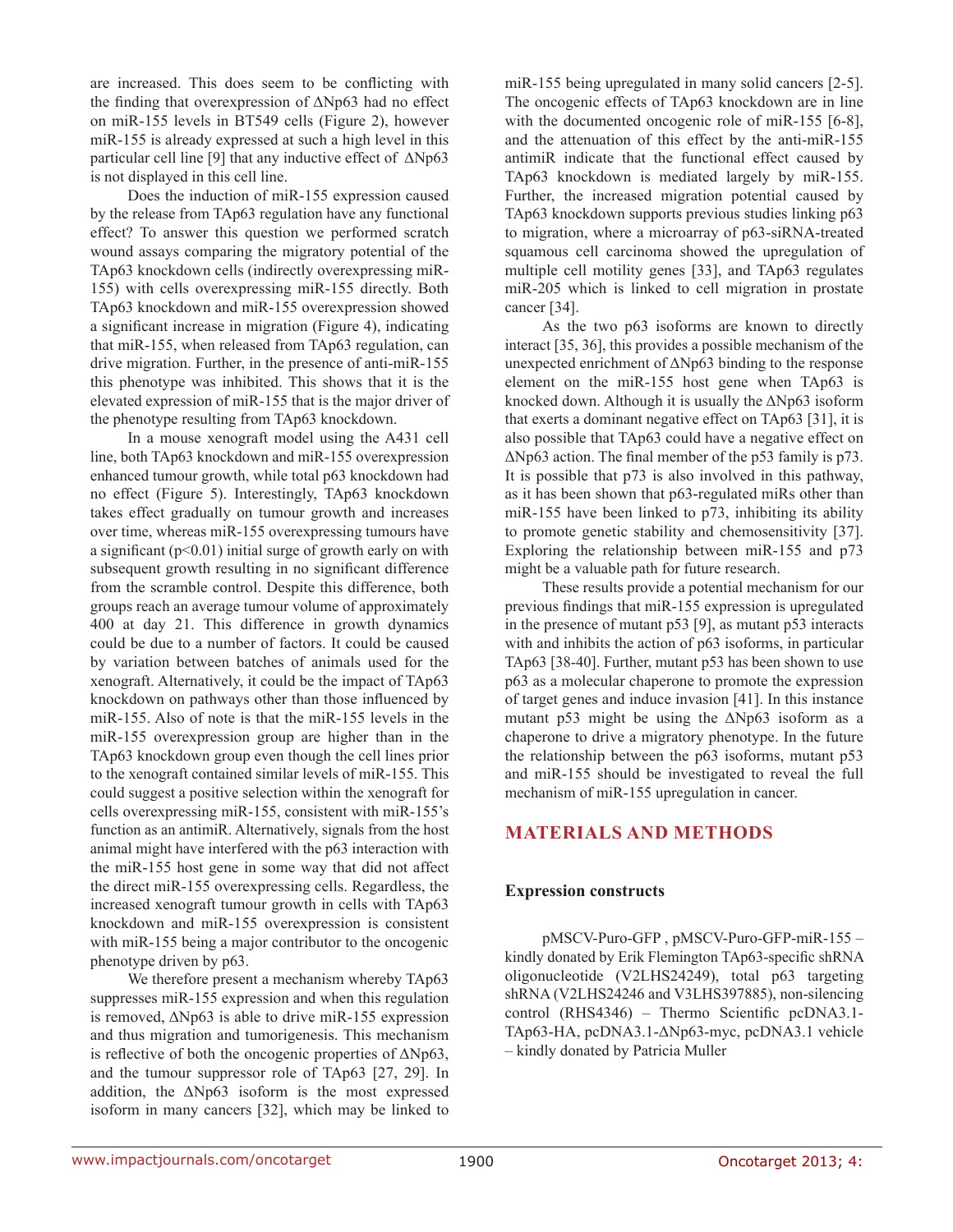#### **Cell culture**

MCF10A cells were maintained in Dulbecco's modified Eagle's medium F12, supplemented with 5% horse serum, 20ng/mL epidermal growth factor (R&D Systems), 0.5µL/mL hydrocortisone (Sigma), 100ng/mL cholera toxin (Sigma) and 10µg/mL insulin (Promega). A431 and H1299 cells were maintained in DMEM supplemented with 10% foetal calf serum (FCS). BT549 cells were maintained in RPMI supplemented with 10% FBS.

For constitutive knockdown of p63 isoforms, TAp63-specific shRNA oligonucleotide (V2LHS24249) total p63 targeting shRNA (V2LHS24246 and V3LHS397885) or a non-silencing control (RHS4346) was used in accordance with the manufacturer's protocol (Open Biosystems).

For exogenous expression of p63 isoforms, 1 µg of pcDNA3.1 vehicle control, pcDNA3.1-TAp63-HA or pcDNA3.1-ΔNp63-myc was transfected using lipitoid transfection reagent following the manufacturer's protocol [42].

MCF10A and A431 cells were engineered to express either miR-155 or a non-targeting SCR control through retroviral mediated transduction with viruses generated by the pMSCV-Puro-GFP-miR-155 or pMSCV-Puro-GFP vectors according to manufacturer's instructions, followed by selection in 1µg/mL puromycin (Sigma-Aldrich, Castle Hill, NSW, Australia).

## **Isolation of RNA, reverse-transcription (RT– PCR) and microRNA analysis**

Briefly, total RNA was extracted from cells using Trizol (Invitrogen), with quantitative real-time PCR performed as previously described [9]. Specific primers for real-time PCR are listed in Supplementary Table 1. Mature miR-155 measurements were made using the ABI Taqman miRNA assay for miR-155 following the manufacturer's protocol. Mature miR-155 levels were normalized using the average expression levels of housekeeper miR-16.

#### **Western blot analysis and ChIP**

Western blot analysis was performed as previously described [43], using rabbit α-p63 H-129 (Santa Cruz) and mouse  $\alpha$ - $\beta$  actin (Sigma Aldrich). ChIP analysis was performed as previously described [9].

#### **Luciferase assay**

The wildtype or mutant miR-155 p63 response element was cloned into the pGL3 basic luciferase vector (Promega). Primers used for cloning the response element are listed in Supplementary Table 1. The luciferase vector was then transfected into 293T cells using lipitoid transfection reagent according to the manufacturer's protocol [42] along with 5 ng of pcDNA3.1 vehicle control, pcDNA3.1-TAp63-HA or pcDNA3.1-ΔNp63-myc and 20ng of pRL-TK. The assay was carried out using the Promega Dual Luciferase Reporter Assay System kit, using 20 uL of the LARII and Stop&Glo reagents and following the manufacturer's instructions. Ratio of firefly to renilla luciferase was measured using a Glomax 20/20 luminometer. Reactions were carried out in duplicate, and each well was measured twice to ensure correct reading.

### **Migration assay**

Cell migration was analysed by measuring the width of a scratch wound in real time using Incucyte (Essen, MI, USA). Phase contrast images were taken every 30 min or 1 hour and wound closure and cell confluence calculated using Incucyte software. For antimiR inhibition of miR-155, miRvana miR-155 inhibitor (Life Technologies) or a negative control was transfected using lipitoid transfection reagent following the manufacturer's protocol [42].

### **Xenograft**

Stably infected cells  $(5x10<sup>5</sup>$  cells per animal) were suspended in 100uL of DMEM serum free medium, mixed with 100µL of 10% Matrigel (BD) and injected subcutaneously into 5-8 week old female BALB/c nude mice. Tumour size was measured twice weekly using callipers. Animals were humanely euthanized after 3-5 weeks depending on tumour volume. The tumour was snap frozen and RNA extracted for miR-155 measurement by specific Taqman probe. Animal protocols were approved by the ethics committee of University of Adelaide and IMVS.

### **ACKNOWLEDGMENTS**

We thank Patricia Muller for providing the p63 isoform expression constructs and providing the p63 isoform-specific real-time PCR protocol.

We thank Erik Flemington for providing the miR155 overexpression constructs.

### **GRANT FUNDING**

The work received funding from the National Health and Medical Research Council Australia (APP1009447). S. Mattiske is supported by a University of Adelaide Faculty of Health Sciences Divisional Scholarship.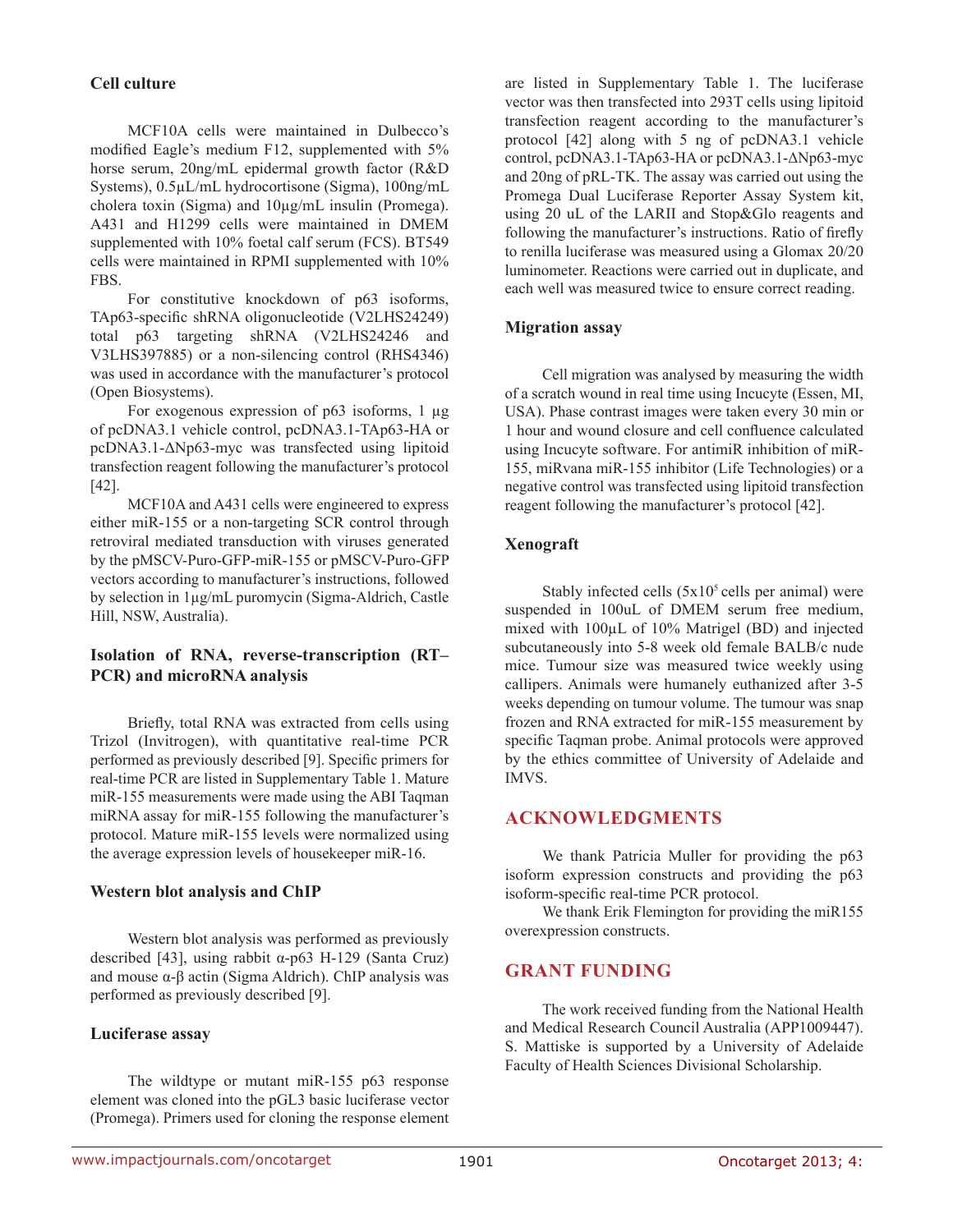## **AUTHORS' CONTRIBUTIONS**

Conception and design: S. Mattiske, R.J. Suetani Development of methodology: S. Mattiske, R.J. Suetani

Acquisition of data (provided animals, acquired and managed patients, provided facilities, etc.): S. Mattiske, J.E. Noll, K. Ho

Analysis and interpretation of data (e.g., statistical analysis, biostatistics, computational analysis): S. Mattiske, R.J. Suetani

Writing, review, and/or revision of the manuscript: S. Mattiske, R.J. Suetani, P.M. Neilsen, D.F. Callen

Study supervision: R.J. Suetani, P.M. Neilsen, D.F. Callen

### **Disclosure of Potential Conflicts of Interest**

No potential conflicts of interest were disclosed.

## **REFERENCES**

- 1. Bartel DP. MicroRNAs: genomics, biogenesis, mechanism, and function. Cell. 2004; 116(2):281-297.
- 2. Calin GA, Liu CG, Sevignani C, Ferracin M, Felli N, Dumitru CD, Shimizu M, Cimmino A, Zupo S, Dono M, Dell'Aquila ML, Alder H, Rassenti L, Kipps TJ, Bullrich F, Negrini M, et al. MicroRNA profiling reveals distinct signatures in B cell chronic lymphocytic leukemias. Proc Natl Acad Sci U S A. 2004; 101(32):11755-11760.
- 3. Tili E, Croce C and Michaille J. miR-155: on the crosstalk between inflammation and cancer. Int Rev Immunol. 2009; 28(5):264-284.
- 4. Iorio MV, Ferracin M, Liu CG, Veronese A, Spizzo R, Sabbioni S, Magri E, Pedriali M, Fabbri M, Campiglio M, Menard S, Palazzo JP, Rosenberg A, Musiani P, Volinia S, Nenci I, et al. MicroRNA gene expression deregulation in human breast cancer. Cancer Res. 2005; 65(16):7065-7070.
- 5. Volinia S, Calin GA, Liu CG, Ambs S, Cimmino A, Petrocca F, Visone R, Iorio M, Roldo C, Ferracin M, Prueitt RL, Yanaihara N, Lanza G, Scarpa A, Vecchione A, Negrini M, et al. A microRNA expression signature of human solid tumors defines cancer gene targets. Proc Natl Acad Sci U S A. 2006; 103(7):2257-2261.
- 6. Saito Y, Suzuki H, Matsuura M, Sato A, Kasai Y, Yamada K, Saito H and Hibi T. MicroRNAs in Hepatobiliary and Pancreatic Cancers. Front Genet. 2011; 2(66):16.
- 7. Greither T, Grochola LF, Udelnow A, Lautenschläger C, Würl P and Taubert H. Elevated expression of microRNAs 155, 203, 210 and 222 in pancreatic tumors is associated with poorer survival. Int J Cancer. 2010; 126(1):73-80.
- 8. Kong W, Yang H, He L, Zhao JJ, Coppola D, Dalton WS and Cheng JQ. MicroRNA-155 is regulated by the transforming growth factor beta/Smad pathway and

contributes to epithelial cell plasticity by targeting RhoA. Mol Cell Biol. 2008; 28(22):6773-6784.

- 9. Neilsen PM, Noll JE, Mattiske S, Bracken CP, Gregory PA, Schulz RB, Lim SP, Kumar R, Suetani RJ, Goodall GJ and Callen DF. Mutant p53 drives invasion in breast tumors through up-regulation of miR-155. Oncogene. 2012; 16(10):305.
- 10. Kinoshita T, Hanazawa T, Nohata N, Kikkawa N, Enokida H, Yoshino H, Yamasaki T, Hidaka H, Nakagawa M, Okamoto Y and Seki N. Tumor suppressive microRNA-218 inhibits cancer cell migration and invasion through targeting laminin-332 in head and neck squamous cell carcinoma. Oncotarget. 2012; 3(11):1386-1400.
- 11. Mattiske S, Suetani RJ, Neilsen PM and Callen DF. The Oncogenic Role of miR-155 in Breast Cancer. Cancer Epidemiol Biomarkers Prev. 2012; 21(8):1236-1243.
- 12. Bruning U, Cerone L, Neufeld Z, Fitzpatrick SF, Cheong A, Scholz CC, Simpson DA, Leonard MO, Tambuwala MM, Cummins EP and Taylor CT. MicroRNA-155 promotes resolution of hypoxia-inducible factor 1alpha activity during prolonged hypoxia. Mol Cell Biol. 2011; 31(19):4087-4096.
- 13. Wang HQ, Yu XD, Liu ZH, Cheng X, Samartzis D, Jia LT, Wu SX, Huang J, Chen J and Luo ZJ. Deregulated miR-155 promotes Fas-mediated apoptosis in human intervertebral disc degeneration by targeting FADD and caspase-3. J Pathol. 2011; 225(2):232-242.
- 14. Yin Q, Wang X, McBride J, Fewell C and Flemington E. B-cell receptor activation induces BIC/miR-155 expression through a conserved AP-1 element. J Biol Chem. 2008; 283(5):2654-2662.
- 15. Louafi F, Martinez-Nunez RT and Sanchez-Elsner T. MicroRNA-155 targets SMAD2 and modulates the response of macrophages to transforming growth factor- {beta}. J Biol Chem. 2010; 285(53):41328-41336.
- 16. Xu J, Lamouille S and Derynck R. TGF-beta-induced epithelial to mesenchymal transition. Cell Res. 2009; 19(2):156-172.
- 17. Lagos-Quintana M, Rauhut R, Yalcin A, Meyer J, Lendeckel W and Tuschl T. Identification of tissue-specific microRNAs from mouse. Curr Biol. 2002; 12(9):735-739.
- 18. Eis PS, Tam W, Sun L, Chadburn A, Li Z, Gomez MF, Lund E and Dahlberg JE. Accumulation of miR-155 and BIC RNA in human B cell lymphomas. Proc Natl Acad Sci U S A. 2005; 102(10):3627-3632.
- 19. Kutty R, Nagineni C, Samuel W, Vijayasarathy C, Hooks J and Redmond T. Inflammatory cytokines regulate microRNA-155 expression in human retinal pigment epithelial cells by activating JAK/STAT pathway. Biochem Biophys Res Commun. 2010; 402(2):390-395.
- 20. Chang S and Sharan SK. Epigenetic control of an oncogenic microRNA, miR-155, by BRCA1. Oncotarget. 2012; 3(1):5-6.
- 21. Chang S, Wang RH, Akagi K, Kim KA, Martin BK, Cavallone L, Haines DC, Basik M, Mai P, Poggi E, Isaacs